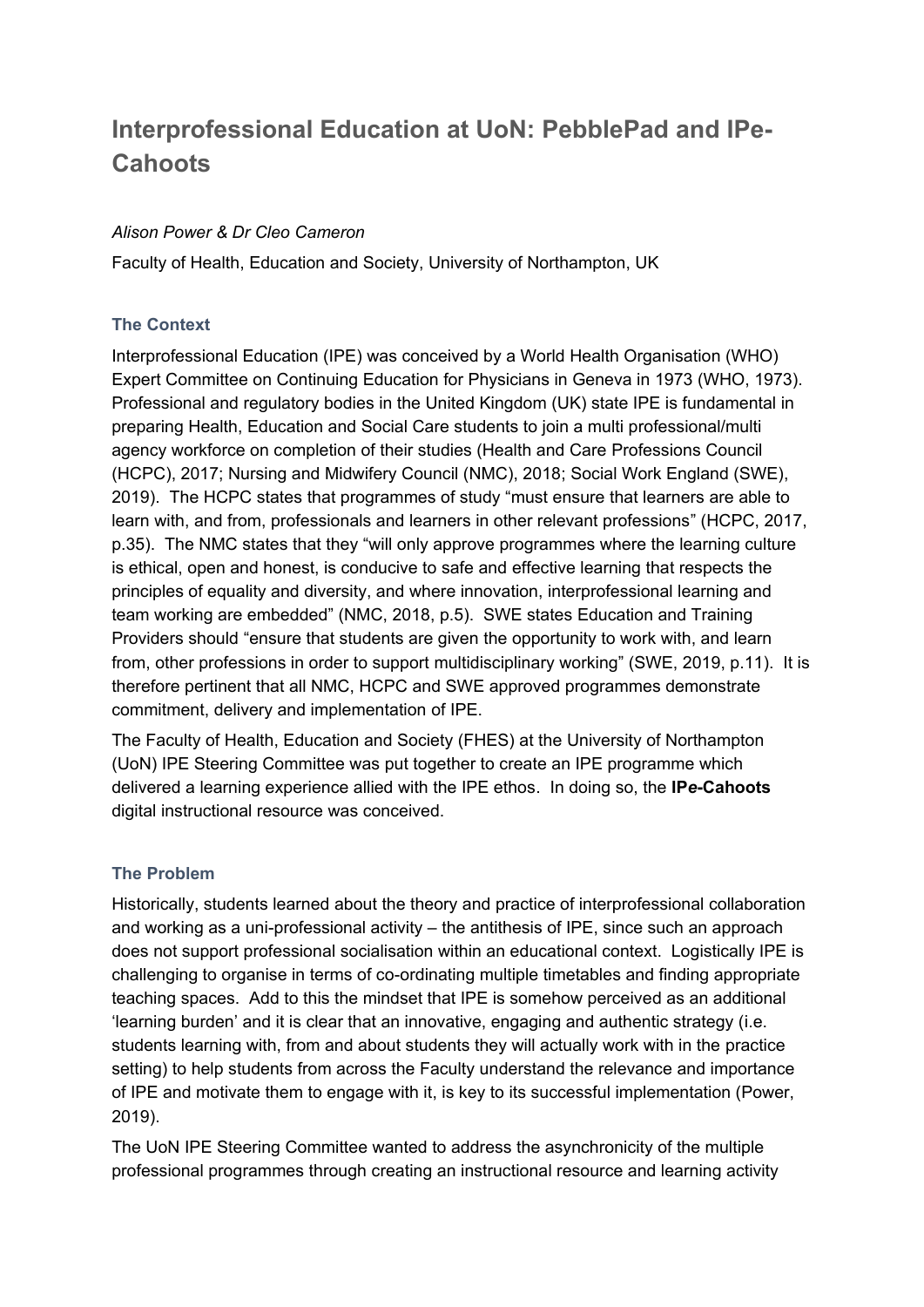which promoted collaboration, with the solution for asynchronicity built in. **IP***e***-Cahoots** was devised as a digital instructional resource to support Health, Education and Social Care students to work together to co-create a digital project to submit to a cross-Faculty *e-*Conference. Involvement in this activity would not only demonstrate their own understanding of IPE but would also function as an interactive learning tool for their peers. **IP***e***-Cahoots** would support interprofessional collaboration by overcoming the historical logistical barriers of space and timetables, while also providing students with a resource to refer to throughout their studies, as well as promoting digital literacy skills (the use of PebblePad and its functionality to embed digital media and resources) which they can employ in future digital submission creation.

#### **The Approach**

# $IPe$ -cahosts

#### <https://v3.pebblepad.co.uk/spa/#/public/Hct579h39w66hWkGs498jtnjmh>

The UoN IPE Steering Committee, which incorporates stakeholders from each professional programme and two learning technologists, attended a two-day *Creating Aligned Interactive educational Resource Opportunities (*CAIeRO) workshop to discuss how IPE could be delivered to level 4 undergraduates (Usher, 2014). UoN's CAIeRO involves a similar 'e-tivity' creation process to Gilly Salmon's Carpe Diem team-based approach to learning design (Salmon, 2016) and provided the *e*-framework for the IPE curriculum. Given that there was a large number of students in the IPE Cohort (at the time 486 and would increase due to later cohort intakes for various programmes), it was decided the best way to test the student IPE conceptual learning and understanding beyond the self-directed e-tivities and seminar engagement, was to hold an asynchronous e-Conference in June 2020. IPE students would be put into mixed groups (combining professional disciplines) and tasked with creating an *e*submission.

PebblePad's diverse multi-application, ease of use and engaging interface was the obvious choice of platform for *e*-submission creation, especially considering that most of the IPE students would already have PebblePad accounts for their professional programme assessments. In addition, the fact that all group work could be done online and asynchronously using PebblePad's collaboration feature was key, as this meant that those who had courses running at different times, or perhaps placement commitments, could still work on an *e*-submission together. It also meant that the students would have a different experience of PebblePad as a creative tool, rather than the interactive workbook templates they would usually work with. We decided that using PebblePad to teach how to use PebblePad would be the most effective means of engaging the students and we worked upon the blueprint and storyboard for the creation of an instructional resource **IP***e***–Cahoots**  (see hyperlink above), specifically designed for the students to assist them in the creation of their *e*-submissions.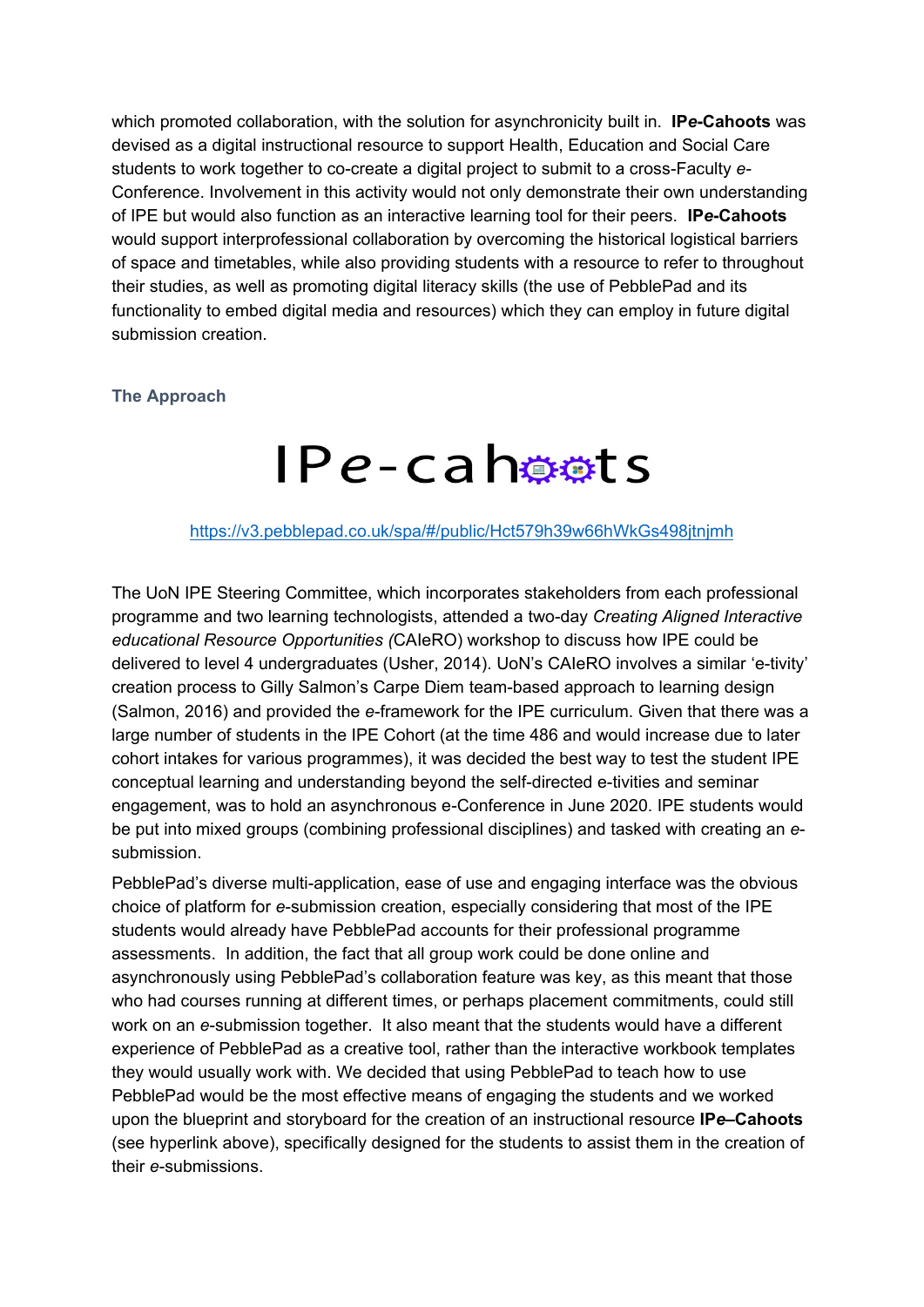Utilising the PebblePad portfolio function, we devised a set of instructions. The types of content that could be created using PebblePad portfolio pages were illustrated; as were instructions for using Kaltura Capture and MediaSpace, and also Padlet (all educational technologies used at UoN), and how these technologies could be embedded in PebblePad to enhance the *e*-submissions. Learning to use these technologies would also help to build the necessary digital skills that would be required by most students for future assessments. We also created accompanying captioned videos that went through the documented step by step instruction process. These were embedded in the instructional resource; the idea being to ensure that **IP***e***-Cahoots** was entirely accessible for all learner/users.

When design and construction was completed, **IP***e***-Cahoots** was shared as a web link – this meant it could be sent out via e-mail for beta-testing, and easily embedded into Blackboard for access when the *e*-submission activity went live.

# **The Results**

The activity was due to be introduced to the IPE cohorts at the start of February 2020. We wanted to ensure that the **IP***e***-Cahoots** instructional resource was usable and fit for purpose, so an initial email was sent out to IPE students with a link to the **IP***e***-Cahoots** resource, and a request for students to act as beta-testers for the product. This email elicited only one response from a student who would only commit to help if the testing was to be included in clinical hours. Undeterred, we devised an anonymous JISC Survey, comprising 4 Likert scale questions and one free text response, and two weeks before the end of the Autumn term, re-sent the email to all IPE staff and students (534 individuals in total) with the **IP***e***-Cahoots** link and accompanying survey.

In the time before the end of term we had 17 responses – a slight improvement on the first call for testers, but still only 3.8 % of those on the IPE module. Given that the survey was anonymous, we were unable to identify whether the responses were from staff or students. However, this preliminary insight provided some excellent feedback. The Likert scale questions asked users to evaluate, on a scale of 1-5 with 5 being the highest score:

- 1. Was the resource easy to understand? Could you follow the instructions?
- 2. Was the resource accessible for all learners?
- 3. Was it clear what the resource was intended for?
- 4. Do you think the resource would help you in creating an *e*-submission, would you use the quide?

Questions 2 and 4 elicited the most positive responses with 70.6% of respondents giving 4 or above on the scale. Questions 1 and 3 were slightly lower at 64.7%. Only one (5.9%) individual gave below 3 on the scale for questions 2 and 3. The free text question provided even more positive comments with the resource being described as '*clear*', '*easy to use*', and '*REALLY HELPFUL'*; with the videos being lauded as '*quicker to understand*' and helping the user to feel more '*confident*'. There were only two mildly critical comments: one user challenged using PebblePad creatively stating that not everyone is 'creative'; one user suggested that the accompanying videos were a little too long and should follow the exact structure of the text and image instructions.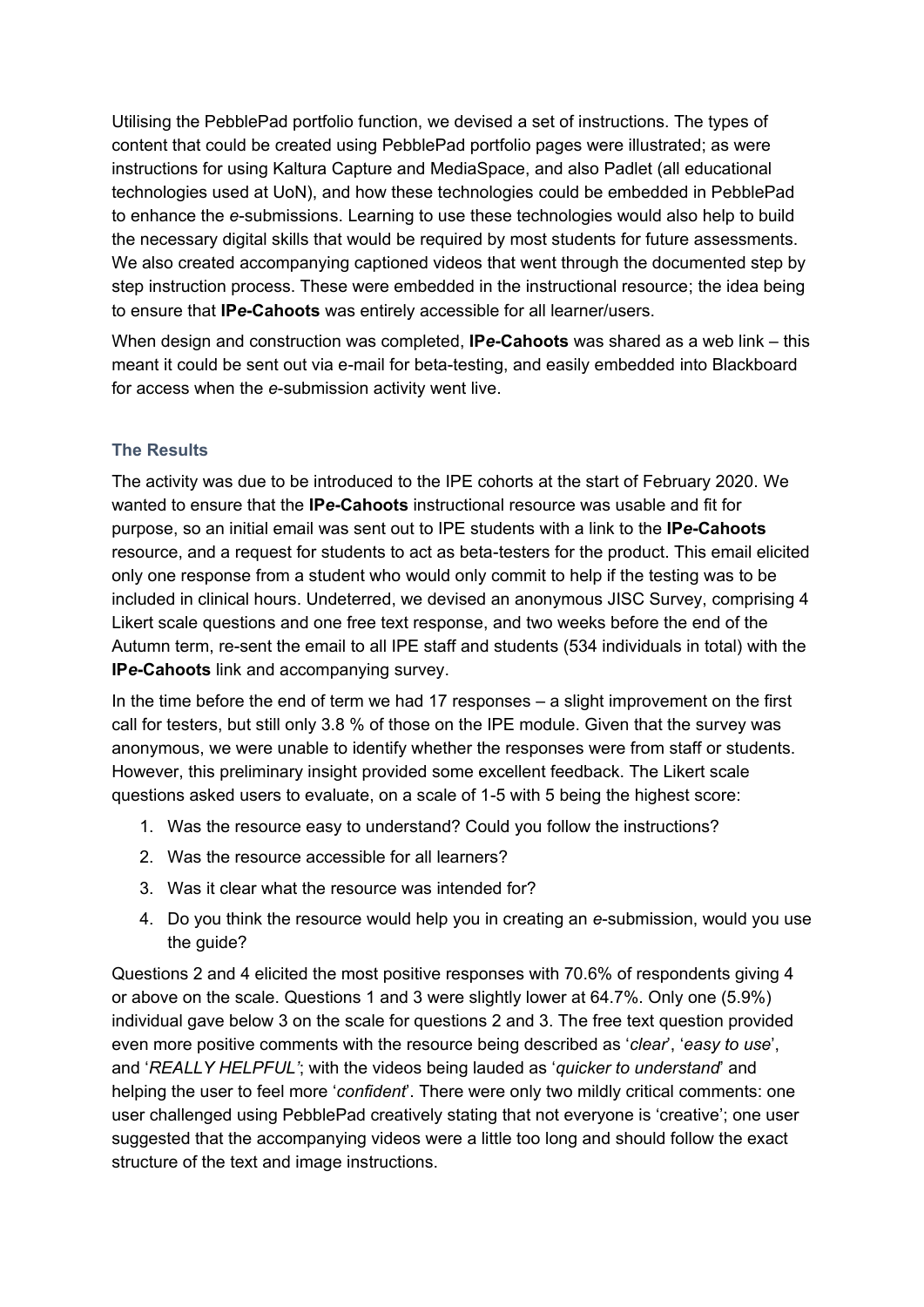Although there was only a small sample of respondents, this initial feedback demonstrated that **IP***e***-Cahoots** was a valuable instructional resource, so much so, it could be repurposed and redevised for other courses outside of the IPE setting. Thus, as a result of the survey, the *e***-Cahoots** (for group collaboration) and **M***e***-Cahoots** (for individual use) formats were conceived.

# **Lessons Learnt**

One of the major stumbling blocks that has impacted on the initial take-up and response to the beta-testing, subsequent survey and potentially the *e*-Conference *e*-submission is that the *e*-Conference is non-assessed. As a consequence, although IPE is embedded in each professional programme, the students might see the activity as an extra learning burden when they are already time stretched. To mitigate against this, a two-pronged approach has been adopted. Firstly, stressing the importance to key teaching staff of the exercise as being crucial to consolidating IPE concepts as well as helping to advance the students' digital literacy skills**. IP***e***-Cahoots** will instill confidence in the use of PebblePad and other technologies that are currently, and will be, essential to their future assessments and seminar engagement as they progress through their programmes of study. Secondly, a competitive element has been included with *e*-submissions being judged by a panel of IPE and technology experts, with the winning *e*-submission being awarded Amazon Vouchers. That said, it is an activity that will provide all students with technical skills enhancement for their future studies, professional development profiles or CVs.

Overall, the IPE Steering Committee has recognised that for the IPE module and activities to be successfully adopted and incorporated into the students' learning journey, it has to be accredited in some way, so that the students can see that their work has actively contributed to their programme of study.

# **In Brief**

- **IP***e***-Cahoots** foregrounds PebblePad's versatility
- **IP***e***-Cahoots** is a multi-functional resource that can be repurposed for individual use (**M***e***-Cahoots**) or any kind of online group collaborations (*e***-Cahoots**)
- **IP***e***-Cahoots** is more than an assessment resource, it is a valuable educational technology skills resource to promote digital fluency

# **References**

Health and Care Professionals Council (HCPC) (2017). *Standards of Education and Training*. London: HCPC.

- Nursing and Midwifery Council (NMC) (2018). *Realising professionalism: Standards for Education and Training*. London: NMC.
- Power, A. (2019). Interprofessional Education: shared learning for collaborative, high-quality care. *British Journal of Midwifery* 27(2), 128-129.